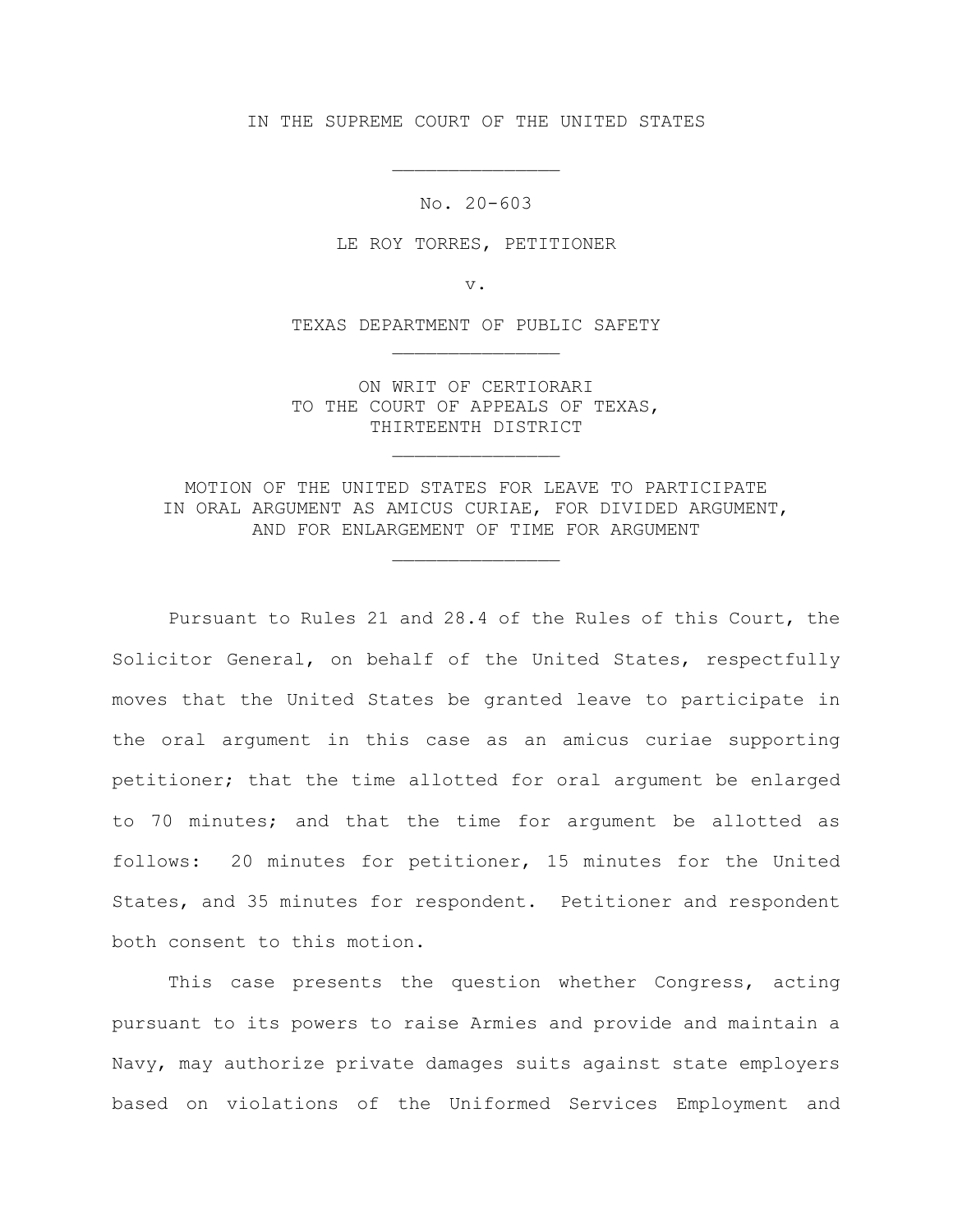Reemployment Rights Act of 1994 (USERRA), 38 U.S.C. 4301 et seq. The United States has filed a brief as amicus curiae supporting petitioner, contending that the USERRA provision at issue was validly enacted pursuant to Congress's army and navy powers and that it does not violate respondent's sovereign immunity because the structure of the Constitution divests States of immunity to suits authorized by Congress pursuant to those powers.

The United States has a substantial interest in this matter. The Executive Branch typically defends the constitutionality of federal statutes, and the government's interest in this case is particularly significant because the USERRA provision at issue implicates the federal government's war powers. The government defended the constitutionality of the provision in an amicus brief filed at the Court's invitation at the petition stage of this case. The Departments of Labor and Justice also have administrative and enforcement responsibilities under USERRA. 38 U.S.C. 4321-4334.

The United States has previously presented argument in many of this Court's cases involving constitutional challenges to federal statutes based on principles of state sovereign immunity. See, e.g., PennEast Pipeline Co. v. New Jersey, 141 S. Ct. 2244 (2021) (No. 19-1039) (arguing as a party); Alden v. Maine, 527 U.S. 706 (1999) (No. 98-436) (arguing as an intervenor); Seminole Tribe v. Florida, 517 U.S. 44 (1996) (No. 94-12) (arguing as an amicus curiae); cf. Murphy v. National Collegiate Athletic Ass'n, 138 S. Ct. 1461 (2018) (Nos. 16-476, 16-477) (arguing as an amicus

 $\mathcal{P}$